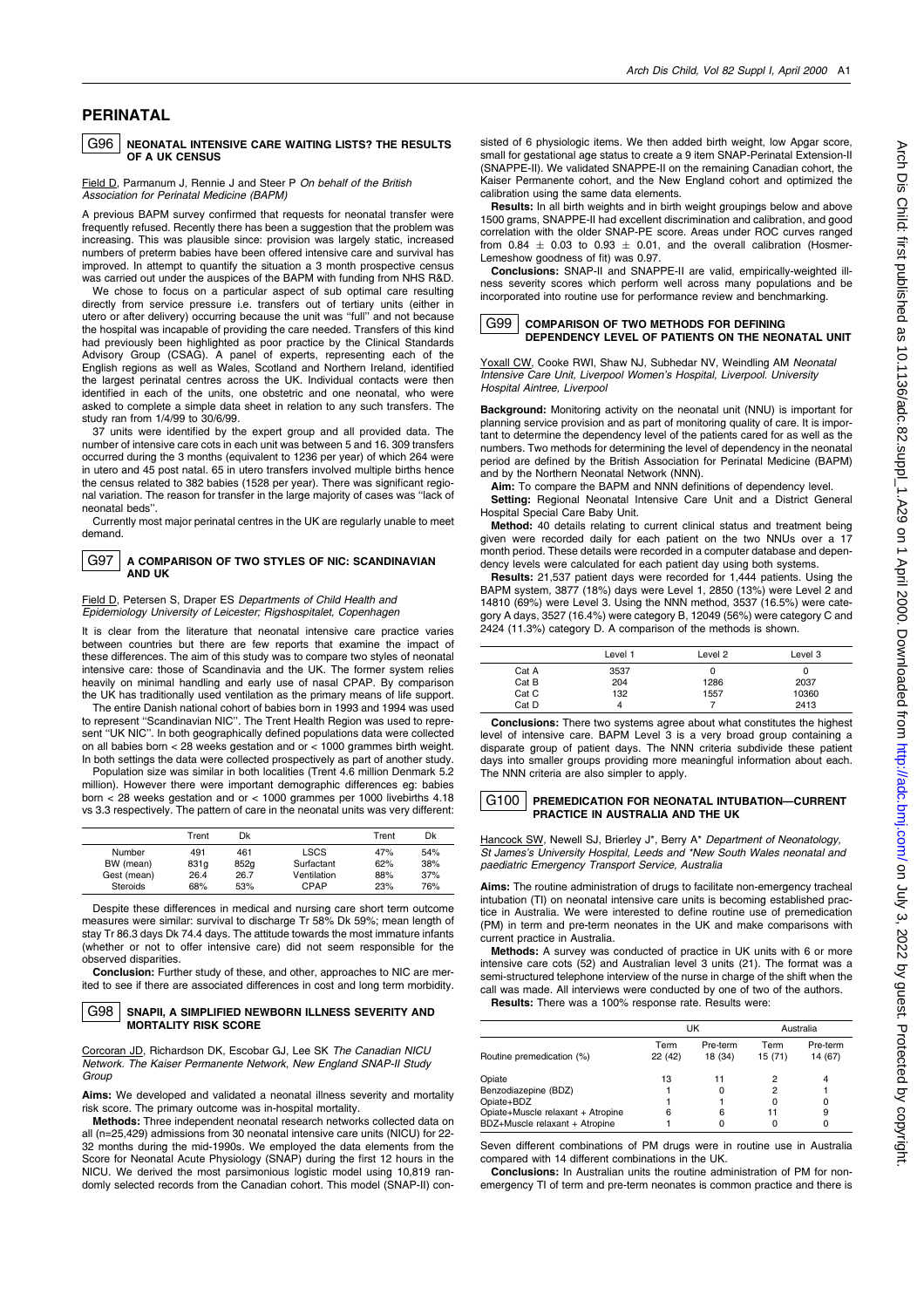some uniformity in the combinations of drugs used. We were surprised at the relatively frequent use of PM in the UK but note that there is more diversity of prescribing. There is a growing body of evidence that PM for TI reduces traumatic injury to the upper airway and improves physiological stability. Further research is needed to determine the ideal combination of drugs to use.

#### G<sub>101</sub> SOCIAL DEPRIVATION AND THE CAUSES OF STILLBIRTH AND INFANT MORTALITY

Guildea ZES, Dunstan FDJ, Fone DL, Sibert JR and Cartlidge PHT Depatment of Child Health, University of Wales College of Medicine, Cardiff

Aim: To investigate whether causes of stillbirth and infant death are linked to the level of social deprivation in the area of maternal residence.

Methods: Data on 209842 live births, 1147 stillbirths and 1223 infant deaths in Wales between 1993 and 1998 were obtained using the Child Health System and All Wales Perinatal Survey. A postcode linkage file enabled us to allocate births and deaths to electoral wards based on the postcode of maternal residence. Social deprivation was measured using the Townsend score which is derived for each ward and calculated from 1991 census data. Statistical analysis was by Poisson regression.

Results: The Townsend score was significantly related to the number of stillbirths and infant deaths in an electoral ward (p<0.01). The stillbirth and infant mortality rate increased by 4% for each unit increase in Townsend score, with a 114% increase over the whole range of deprivation. A similar relationship existed for the following causes of death:

| Cause of death               | Number of p value<br>deaths |        | Increase over whole<br>deprivation range (%) |
|------------------------------|-----------------------------|--------|----------------------------------------------|
| Unexplained stillbirth       | 699                         | 0.0001 | 150                                          |
| Infection                    | 142                         | 0.0012 | 177                                          |
| Specific conditions          | 134                         | 0.0019 | 231                                          |
| Sudden infant death syndrome | 166                         | 0.0001 | 776                                          |

### **Conclusions:**

• The number of stillbirths and infant deaths in a locality is related to the level of social deprivation

• Unexplained stillbirth, infection, and SIDS are most strongly linked to social deprivation

• Resources need to be directed towards deprived communities.

#### G102 FORMULA SUPPLEMENTS GIVEN TO HEALTHY BREASTFED PRETERM BABIES INHIBIT POSTNATAL METABOLIC ADAPTATION: RESULTS OF A RANDOMISED CONTROLLED **TRIAL**

Hawdon JM, Williams AF, Lawrence SM, Colson S, Thurston JG Neonatal Units, St George's Hospital London and University College London Hospitals

Breastfeeding preterm infants are commonly given routine supplements of infant formula. We hypothesized that this practice impairs normal postnatal metabolic changes, explaining previously observed differences between term and preterm infants<sup>1</sup>

46 healthy neonates of 34-36 weeks gestation, whose mothers wished to breastfeed, were randomised to be breastfed exclusively (unsupplemented, US, group) or to receive reducing volumes of formula supplements over the first 72 postnatal hours (supplemented, S, group). Prefeed blood samples were taken for concentrations of glucose (BG) and ketone bodies (KB) at intervals on days 0-5.

Significantly more babies in the US group had two consecutive BG levels <2.0mmol/l than in the S group (56% vs 18%, p=0.008). However, the median peak KB concentration achieved by the US group was significantly greater than that of the S group (1.037 vs 0.330mmol/l, p=0.002), and comparable to that previously documented in healthy term infants<sup>1</sup>. After adjustment for postnatal age, cumulative formula intake was significantly negatively related to peak KB (p=0.002). In the US, but not the S group, there was a significant inverse relationship between BG and peak KB concentrations (p=0.009). There was no significant difference between the groups in proportions breastfed during the first 6 months

Low blood glucose levels are found in healthy, moderately preterm breastfed infants but are associated with adaptive metabolic responses which will ensure cerebral fuel supply. This could influence ability to respond to metabolic challenges in the longer term.

1. Hawdon JM et al. Arch Dis Child 1992;67:357-65.

#### G103 HYPOSTOP GEL IN THE TREATMENT OF NEONATAL HYPOGLYCAEMIA: A RANDOMISED CONTROLLED TRIAL

Troughton KEV, Corrigan NP, Tait RME Neonatal Intensive Care Unit, Altnagelvin Area Hospital, Londonderry, N. Ireland

Aim: To establish the efficacy of hypostop (40% dextrose gel) in treatment of neonatal hypoglycaemia.

Methods: 75 day 1 neonates admitted to the neonatal intensive care of  $\geq$ 36 weeks gestation with hypoglycaemia (capillary blood glucose <2.5 mmol/l) were enrolled. Each was randomised to hypostop 1 ml/kg buccally plus feed (H, n=39) or control of feed alone (C, n=36). Infants with intravenous fluids already in situ were excluded. HemoCue evaluation of capillary blood glucose (H/cu) was measured at baseline, 15 and 30 minutes. Primary outcomes were the change in H/cu at 15 ( $\triangle H$ /cu 15) and 30 minutes ( $\triangle H$ /cu 30) compared to baseline. Secondary outcomes were the subsequent requirement for intravenous dextrose and the volume of next feed taken following randomisation (bottle-fed neonates)

Results: There was no significant improvement in H/cu in the Hypostop group compared to controls:  $\Delta H/cu$  15: 1.3 +/- 0.2 mmol/l SEM in H group v 0.9 +/- 0.2 mmol/l in C group (p=0.1) and  $\triangle H$ /cu 30: 1.8 +/- 0.2 mmol/l in H v 1.4 +/- 0.2 mmol/l in C ( $p=0.2$ ). There was no significant difference in the requirement for intravenous dextrose (33% of H group, 26% of C group, p=0.7). Volume of the next oral feed taken spontaneously was significantly less in the hypostop group (H: 7.6 +/- 1.0 ml/kg SEM v C: 13.1 1.1 ml/kg, p=0.001).

Conclusions: Hypostop combined with feed had no beneficial effect on recovery from hypoglycaemia at 15 and 30 minutes compared to feed alone. In bottle-fed infants the volume of next feed was significantly lower in the Hypostop group compared to controls. If Hypostop is used in neonates one needs to be aware of the potential depressant effect on the subsequent feed.

# G104 | LEPTIN AND METABOLIC HORMONES IN INFANTS OF **DIABETIC MOTHERS**

Ng PC, \*Lam CWK, Lee CH, Fok TF, Wong GWK, Ma KC Department of Paediatrics and \*Department of Chemical Pathology, Prince of Wales Hospital, Chinese University of Hong Kong, Hong Kong

Aim: To compare the relationship between leptin and other metabolic hormones (insulin, ACTH, cortisol, TSH and  $FT<sub>4</sub>$ ) in normal term infants and infants of diabetic mothers. The change of the hormonal pattern in the first week of life was also determined.

Methods: One hundred and sixteen term newborns were prospectively enrolled and categorised into 3 groups: 44 were normal infants (Group C); 41 were infants born to mothers with gestational diabetes on dietary treatment Group D), and: 31 were infants born to mothers with gestational or pre-gestational diabetes on insulin treatment (Group I). Blood samples were obtained on day 1 and day 4-5 of life.

Results: No significant difference in serum leptin on day 1 was observed between the 3 groups. Thus, the results were pooled and analysed. Serum leptin was found to correlate positively with serum insulin (p<0.035, r=0.20), insulin/glucose ratio (p<0.001, r=0.57), HBA1c (p<0.001, r=0.40; Group D and I), birth weight ( $p < 0.001$ ,  $r = 0.31$ ), and body mass index (BMI) ( $p < 0.002$ ,  $r=0.28$ ); but negatively correlated with plasma glucose ( $p<0.05$ ,  $r=-0.19$ ). Significant changes in the pattern of metabolic hormones were observed in the first week of life. Serum insulin (p<0.002), plasma glucose (p<0.002) and insulin/glucose ratio (p<0.02) were significantly increased, whereas plasma ACTH (p<0.005), serum leptin (p<0.05), cortisol (p<0.002) and  $FT_4$  (p<0.05) were significantly decreased, between day 1 and day 4-5. There was also a significant association between HBA1c and the decrement of serum leptin concentration during this period (p<0.001, r=-0.62).

**Conclusion:** This study provides evidence that the adipoinsular axis is active *inutero* and maternal insulin/glucose homeostasis may affect the functioning of the fetal adipoinsular pathway. A decline in the circulating levels of leptin within the first week of life may be of distinct physiologic advantage to the growing infant, as low leptin and catabolic hormone concentrations can reduce the total body energy expenditure and assists in maintaining a positive energy balance for growth and development.



# **OCULAR GROWTH IN PREMATURE INFANTS WITH &** WITHOUT RETINOPATHY OF PREMATURITY

Cook A(1), Clark D(1), White S(2) (1) Walton Hospital, Liverpool and Liverpool Womens' Hospital; (2)University Hospital Aintree, Liverpool

Aims: To monitor the change in ocular growth in eyes with and without Retinonathy of Prematurity (RoP)

Methods: Babies screened for RoP were examined at 32, 36 and 40 weeks post-conceptional age, then 1 and 3 months corrected age: Axial length (AXL), anterior chamber depth (ACD), and lens thickness (LT) were measured using ultrasound biometry. Babies were then refracted, and the stage of RoP was noted

Results: AXL increases linearly up to term, then slows down from term to 3 months in all stages of RoP. However, eyes treated for stage 3 RoP show a slower growth rate, resulting in shorter AXL at 3 months (stage 0 mean AXL=18.71mm,s.d.=.55, stage 3 treated mean AXL=18.19, s.d.=1.58). ACD increases up to 3 months of age in eyes with no RoP (mean ACD at 3 months = 2.81, s.d. =  $25$ ). In eyes treated with laser for stage 3 RoP, the AC fails to deepen from term to 3 months (mean ACD at 3 months = 2.51, s.d.=.39).LT reaches a plateau between term and 3 months in eyes without R.O.P (mean LT at 3 months =  $3.88$ mm,s.d.= 18). In eyes treated for stage 3 RoP, LT continues to increase, (mean LT at 3 months =4.17, s.d.=.38). At present, small numbers in the stage 3 treated group do not reach statistical significance,  $(N=6)$  and data collection continues. However, graphical representation of the data does show a visible separation in growth curves.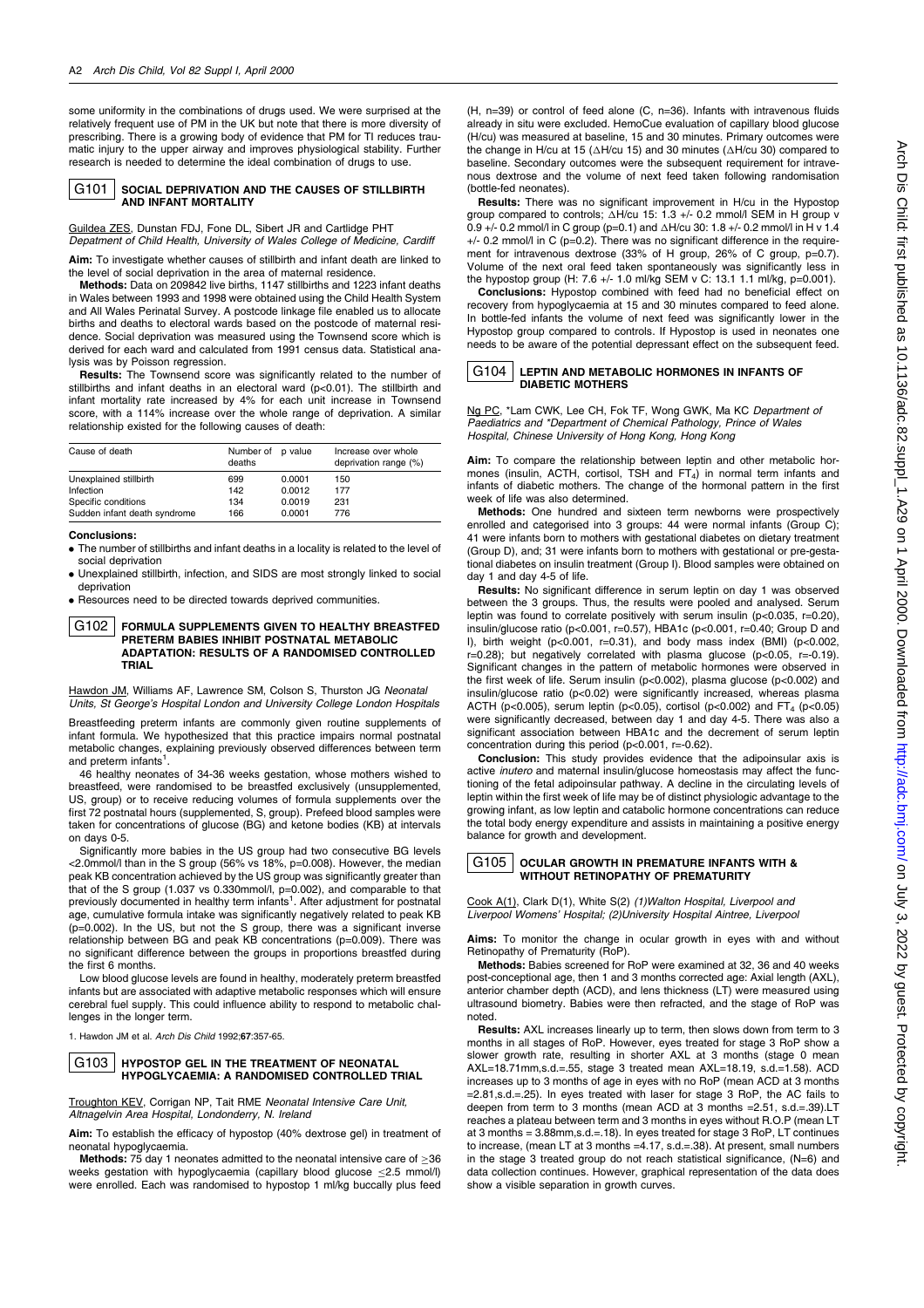Conclusions: Compared with eyes unaffected by RoP, eyes requiring treatment for stage 3 RoP develop a shorter AXL, comprised of a thicker lens, and shallower AC. This supports the theory of anterior segment growth arrest, previously not demonstrated at such an early stage of ocular development.



# LONGITUDINAL ASSESSMENT OF GRANULOCYTE COLONY STIMULATING FACTOR [G-CSF] IN NEONATES

NMR Wilkinson, K Martin, EG Davies and AR Bedford Russell St Georges Hospital Medical School. Tooting. London. UK

Introduction: Longitudinal [G-CSF] were measured in neonates to determine the serum kinetics and to investigate whether persistently elevated or depressed concentrations were related to clinical condition. Samples were taken following chorioamnionitis, pregnancy induced hypertension (PIH), sepsis and NEC.

Method: 328 blood samples were obtained during 6 time periods from birth to >28 d of age in 44 neonates (gestation 25-41wk, mean 32wk). There were 35 episodes meeting specific clinical criteria for sepsis (16 with positive blood cultures) and 4 cases of NEC. Samples were taken within 48h of birth from 25 newborns of which 7 mothers had chorioamnionitis and 9 had PIH. [G-CSF] were measured by ELISA

Results: Range of [G-CSF] was <10-36000pg/ml. Baseline concentrations (pg/ml), excluding birth and sepsis data, ranged <10-296, median 34, (84% <100 pg/ml). Only during NEC were [G-CSF] persistently elevated and [G-CSF] were unrelated to mortality. 10 of 16 episodes of confirmed sepsis had [G-CSF] >100 (median=119, IQR=63-316) This is significantly different to baseline (p=0.003). 6 of 15 babies with culture negative sepsis had [G-CSF] >100 (median=69, IQR=25-106) (p=0.09). All 4 babies with NEC had [G-CSF] >100 (median=2056, IQR=1500-4450) (p=0.0005). Median (IQR) [G-CSF] following normal delivery, chorioamnionitis and PIH were102 (34-152), 2300  $(155-4480)$  (p<0.001) and 181 (130-668) (p=0.047) respectively. No gestational differences were found and [G-CSF] were similar to those reported in adults.

**Conclusions:** Neonates show normal serum G-CSF kinetics, irrespective of gestation. [G-CSF] rose transiently during sepsis and following chorioamnionitis and PIH. However, moderate increases also occurred in babies without infection. As a marker of infection [G-CSF] should be interpreted with caution.

#### G107 SEPSIS RATES AND EFFICACY OF DELIVERY OF TPN USING PERCUTANEOUS LONGLINE OR PERIPHERAL **CANNULAE IN NEONATES**

Ainsworth SB, Furness JC, Fenton AC Neonatal Unit, Royal Victoria Infirmary, Newcastle upon Tyne

Background: Neonatal total parenteral nutrition (TPN) is administered using either peripheral cannulae or percutaneously inserted longlines. Longlines are perceived as being a risk factor for sepsis. Standard teaching is that sepsis cannot be eradicated unless the catheter is removed. A retrospective audit suggested a catheter-related sepsis rate of 43.0% on our unit; longlines were removed at an average of 7 days post-insertion because of suspected sepsis

Method: Forty-nine infants receiving TPN were randomised to either a longline or peripheral cannula. Longlines were inserted aseptically by medical staff. Data were collected prospectively regarding suspected or proven sepsis, amounts of TPN prescribed versus amounts received and other complications of TPN/longlines.

Results: Groups were comparable at entry for gestation and birthweight. There was a non-significant excess of infants in the peripheral cannula arm having had a UAC (72.0% versus 50.0%) or UVC (48.0% versus 20.8%). No difference was seen in sepsis rates between infants in the longline or the peripheral cannula groups (45.8% versus 40.0%). The most common organism seen was coagulase negative Staphylococcus. However infants allocated to the peripheral cannula group received up to 11% less fluid (p=0.0014) than was prescribed through lack of venous access.

Conclusions: Percutaneously-inserted longlines do not significantly affect sepsis rate in babies receiving TPN. Use of peripheral cannulae may be associated with under-administration of TPN unless fluids are re-calculated each time a new cannula is inserted. We consider percutaneous longlines to be the preferred method of continuing TPN administration in ill infants.

#### G<sub>108</sub> DO 'VANISHING TWIN' SINGLETON INFANTS DIFFER FROM **OTHER SINGLETON PREGNANCY INFANTS?**

Platt MJ, Briscoe, L, Pharoah POD Department of Public Health, The University of Liverpool, and The Womens Hospital, Liverpool

Aims: To identify if infants from a 'vanishing twin' (VT) pregnancy differ by sex, birthweight, or gestational age when compared with infants from singleton pregnancies.

Method: A 27 month retrospective cohort study. Data on birthweight, gestational age, sex and other variables were abstracted from the records of women who at first ultrasound examination had evidence of multiple pregnancy, but subsequently delivered only a single infant and a random sample of women in whom a single fetus was reported at first ultrasound.

Results: Data was collected on 64 VT pregnancies and compared with a random sample of 266 singleton pregnancies. There were a further 155 multiple pregnancies during the period. Compared with singleton pregnancies, survivors of VT pregnancies were significantly more likely to be girls (68.8% vs. 48.7%). The VT survivors were also more likely to be born earlier. (38.7 vs. 39.4 weeks). Mothers of VT infants had more pregnancies prior to the index pregnancy (25.4% vs 40.4% were gravida 1), although a similar number of previous births. Distribution of birthweight, apgar at 5 minutes and cord pH were similar in the two groups.

**Conclusions:** Survivors of a vanishing twin pregnancy are more likely to be female, and to be born earlier other singleton infants. Their mothers may have a poorer obstetric history when compared with their peers. Although the increases risks are small, this study provides further evidence that a 'vanishing twin' pregnancy does carry higher risks than other singleton pregnancies.

#### G<sub>109</sub> **RISK FACTORS FOR SEVERE IVH IN VERY PRETERM** INFANTS IN THE AUSTRALIAN AND NEW ZEALAND NEONATAL NETWORK (ANZNN) 1995-1997

Heuchan AM, Henderson-Smart DJ, Evans N, Simpson JM on behalf of the Australian and New Zealand Neonatal Network (ANZNN) Department of Neonatology, Royal Prince Alfred Hospital and University of Sydney

Aims: The ANZNN consists of all level III neonatal intensive care units in Australia and New Zealand. The aims of this study were to identify trends in the rates of intraventricular/periventricular haemorrhage (IVH), to identify major risk factors and to develop a predictive model for grade 3-4 IVH.

Methods: The rates of IVH were analysed retrospectively in a cohort of 5712 infants of gestational age 24-30 weeks born in 1995-1997. Perinatal variables up to the 1 minute Apgar, which were significant on univariate analysis of 1995 and 1996 data, were entered into a multivariate logistic regression model and the model was validated on the 1997 data.

**Results:** The incidence of IVH decreased from 30.4 to 24.3% from 1995-1997. The median incidence of grade 3-4 IVH fell from 9.0 to 5.8%, but there was wide inter-unit variation (1 7-19.0% in 1997). Significant risk factors for grade 3-4 IVH after multivariate regression analysis (odds ratio, 95% confidence interval) were antenatal corticosteroids (decreased risk with greatest effect if given >24 hours prior to delivery, 0.5, 0.4-0.7 but also effective if given <24 hours 0.7, 0.5-1.0), gestational age (increased risk with decrease in gestational age from 30-24 weeks 11.1, 6.7-17.9), ex-utero transfer (increased risk 1.6, 1.2-3.2), 1 minute Apgar score <4 (2.4, 1.9-3.0) and male gender (increased risk 1.2, 1.0-1.5). Factors which were not significant included mode of delivery, pregnancy induced hypertension, birth weight percentile and congenital malformations.

**Conclusions:** This model may allow risk adjustment and meaningful interunit comparisons of rates of grade 3-4 IVH.



Box D, Cochran D Neonatal Unit, Southern General Hospital, Glasgow. G51 4TF

Introduction: Guidelines for the use of naloxone during resuscitation of the newborn have been provided in the report "Resuscitation of Babies at Birth"(1). Our experience in a number of UK maternity units indicated excessive administration of naloxone to infants whose mothers had received opiates in labour and who had transient apnoea or cyanosis in the first 1-2 minutes after birth. This practice may have undesirable effects including the potential to induce a severe withdrawal reaction if the mother has been abusing opiates and the tendency for early administration of naloxone to distract from the priorities of airway management and adequate oxygenation.

Methods: A protocol for use of naloxone reflecting RCPCH quidelines was designed and implemented. Data was collected retrospectively on naloxone administration and on episodes of apnoea and cyanosis occurring before discharge in 1000 consecutive deliveries prior to protocol implementation and prospectively on 1000 deliveries following implementation.

Results: 44.3% of mothers received opiates during labour. Before implementation of the protocol. 7.3% of infants who had been exposed to opiates received naloxone at birth compared to 0.23% following protocol implementation (p<0.0001). There was no increase in morbidity: respiratory events were documented in 7.2% and 5.2% of infants respectively (p=0.48)

**Conclusion:** This study indicates a high incidence of naloxone administration to newborn infants which can be considerably reduced without ill effect and should prompt examination of current practice within maternity units.

References: (1). Joint Working Party of the RCPCH and the RCOG. Resuscitation of Babies at Birth. London: BMJ Publishing Group, 1997.

G111 NEURODEVELOPMENTAL OUTCOME IN PRETERM INFANTS TREATED WITH INHALED NITRIC OXIDE

Bennett AJ, Shaw NJ, Gregg JE, Subhedar NV Neonatal Intensive Care Unit, Liverpool Women's Hospital and RLCH Alder Hey, Liverpool